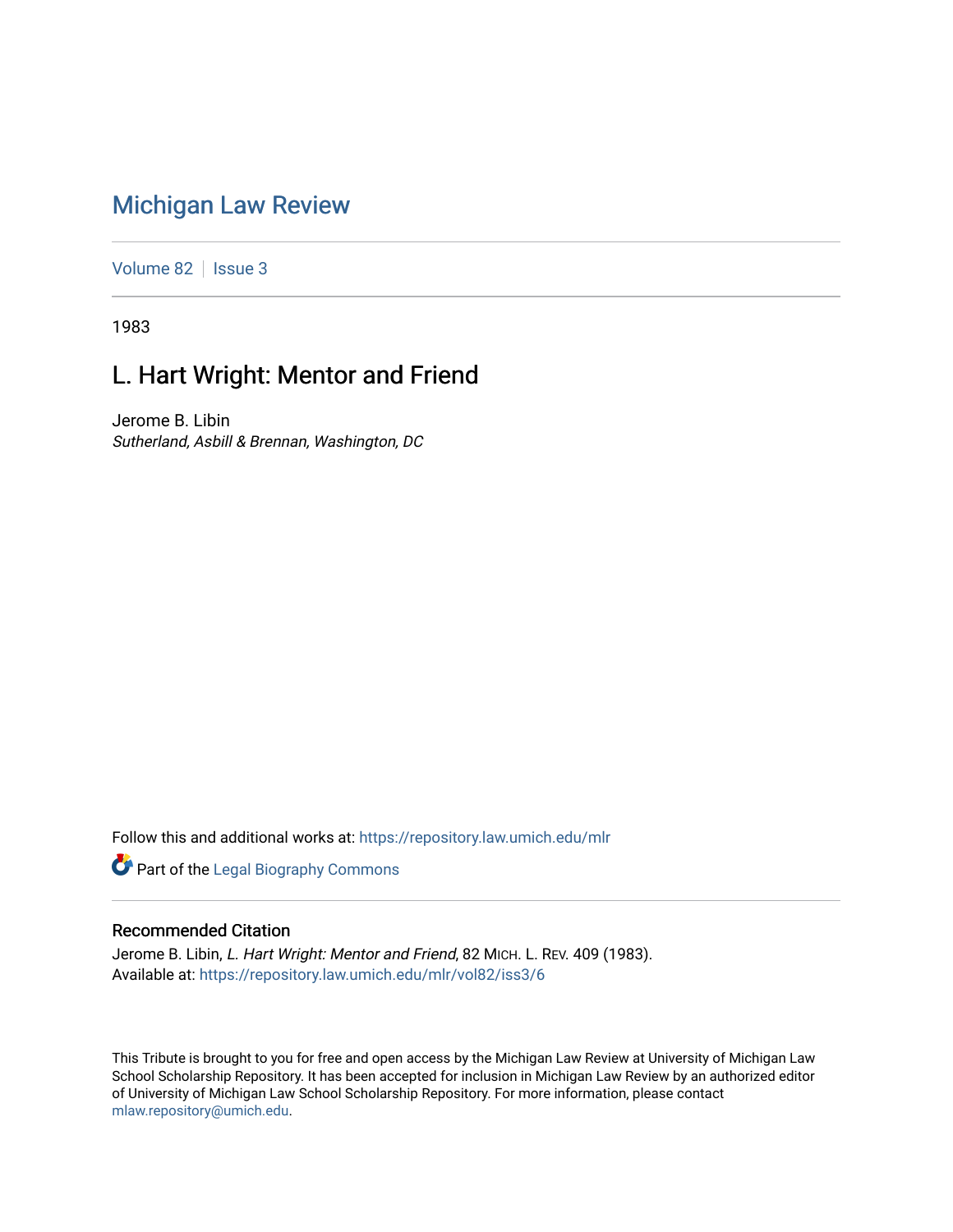### **L. HART WRIGHT: MENTOR AND FRIEND**

#### *Jerome* B. *Lib in\**

My first contact with Hart Wright was in the fall of 1957, when I enrolled in my initial tax course at Michigan Law School. I had in mind a career as a tax lawyer, but I also had some trepidation about taking the first step in that direction because I had been told that "L. Hart" (as the students all called him) was as tough a professor as I would ever encounter.

As it turned out, there was a great deal of truth in that observation. But it also turned out that my contact with Hart, which increased steadily during my remaining two years at the Law School and continued on through twenty-four years of post-academic friendship, was as rewarding and enriching as any I have enjoyed. Indeed, I have found it extremely difficult to reflect my true feelings about Hart's contribution to the Law School and its objectives in these few short paragraphs.

On a faculty then blessed with a number of superb teachers, Hart was to my mind the most outstanding of them all. He devoted himself tirelessly to teaching how legal problems should be analyzed, and he was brilliantly successful in achieving his objective. He cared less about what conclusions his students reached than he did about their reasoning process. When you finished one of Hart's classes, you were both exhausted from the mental exercise and stimulated beyond expectation by the knowledge imparted. He loved to teach through the Socratic method and his enthusiasm was visible when at the conclusion of the give-and-take a student had obviously come to grasp the real objective of a particularly complex provision of the Internal Revenue Code. (Hart was once asked why he had chosen to be a professor rather than a practitioner. "Because," he said, "I like to profess.")

Hart preferred to teach early in the morning, and he insisted that his students be well-prepared. One year, on the morning after the annual honors banquet at which the new Law Review staff was announced, he pounced on the Editor-in-Chief- designate to handle the first problem of the day. When some in the class gasped in surprise,

<sup>•</sup> Member, Sutherland, Asbill & Brennan, Washington, D.C. B.S. 1956, Northwestern University; J.D. 1959, University of Michigan. - Ed.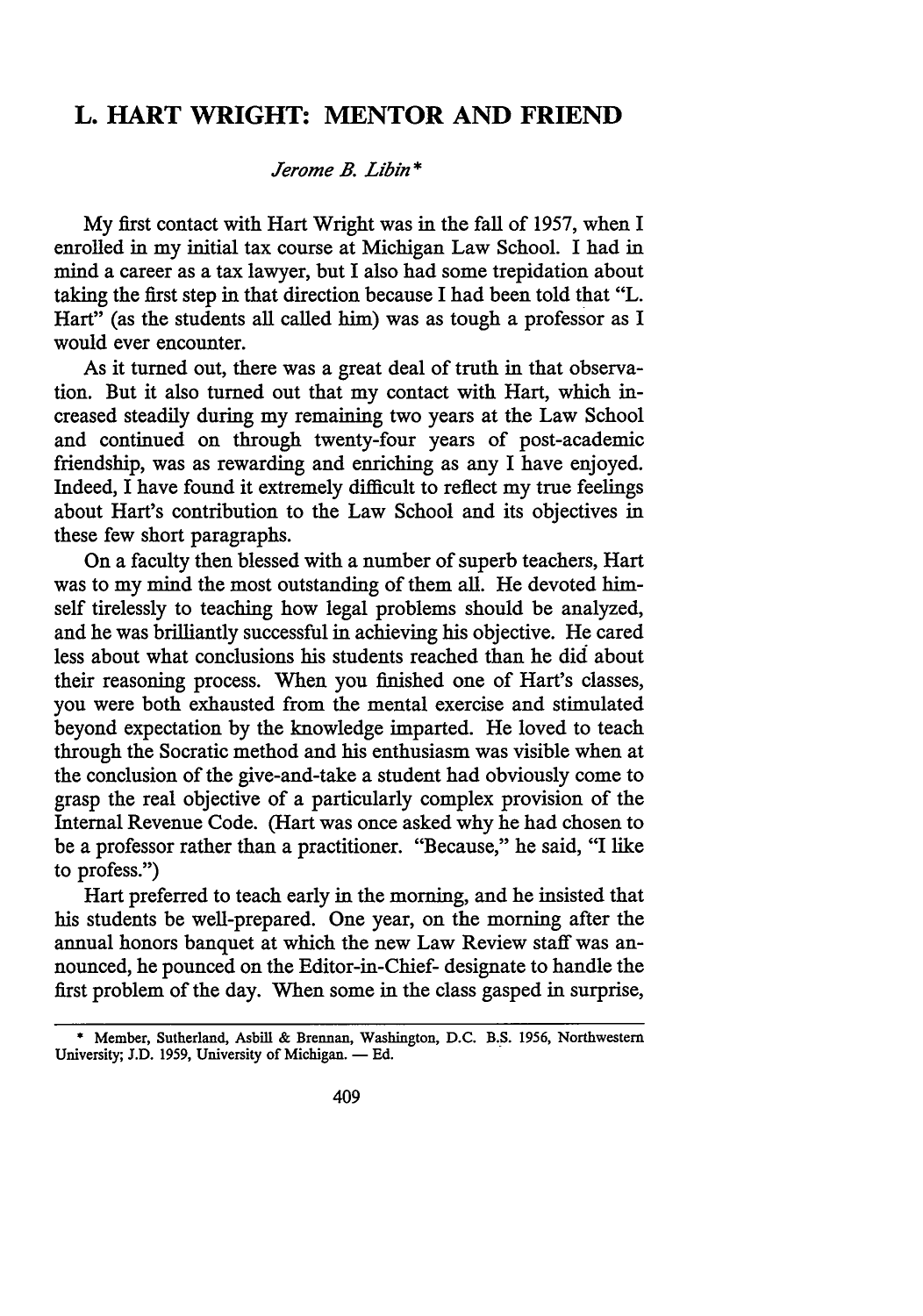Hart declared stonily: "He paid his tuition, and he has a right to recite."

When Hart felt a student was struggling, he would resort to various techniques to encourage greater preparation, sometimes even trying to embarrass the entire class. Perhaps his most memorable achievement in that regard occurred one football- Saturday morning when he obviously anticipated a dull student performance. He ended the class by posing an extremely difficult question and asking for a volunteered response. Receiving none, he admonished his students for lack of preparation and called on his eight-year-old daughter Robin, who was sitting patiently in the front row just waiting to provide a perfect answer.

Hart was a prodigious worker, and he carried a heavy load of outside commitments. He suffered his heart attacks in 1975 while working long hours to complete a statement for a congressional hearing. Almost as soon as his bypass surgery was over, he undertook through friends to be certain that his statement was included in the record.

In keeping with the high standards he set for himself, Hart also demanded excellence from his students. In one particularly illustrative instance, he requested student help in the preparation of a Law Review article dealing with some new tax legislation. Work on the article consumed a substantial amount of time for the better part of a semester, and Hart was pleased with the joint product. However, the student suddenly discovered that he was also responsible for the preparation of a paper for one of Hart's tax seminars, and he worked feverishly to complete the paper without holding up wqrk on the article. Hart gave the paper a "B+++", commenting tersely that the subject matter required more extensive treatment for the paper to warrant an "A".

Hart was irrepressible in his desire to teach, no matter what the environment. At one point, he assumed responsibility for all student publications at the University. When the 1971 May Day demonstration in Washington was announced, he carefully arranged for reporters from the *Michigan Daily* who wanted to cover the event to have all the necessary press credentials, and advised them painstakingly on how to conduct themselves. Notwithstanding his precautions, however, one of the reporters was arrested by the D.C. police, along with hundreds of demonstrators, and was faced with criminal charges for his conduct. Hart arranged for a Washington law firm to represent the student in the ensuing proceedings. Fortunately, the arrest was voided and the student's fingerprints and arrest record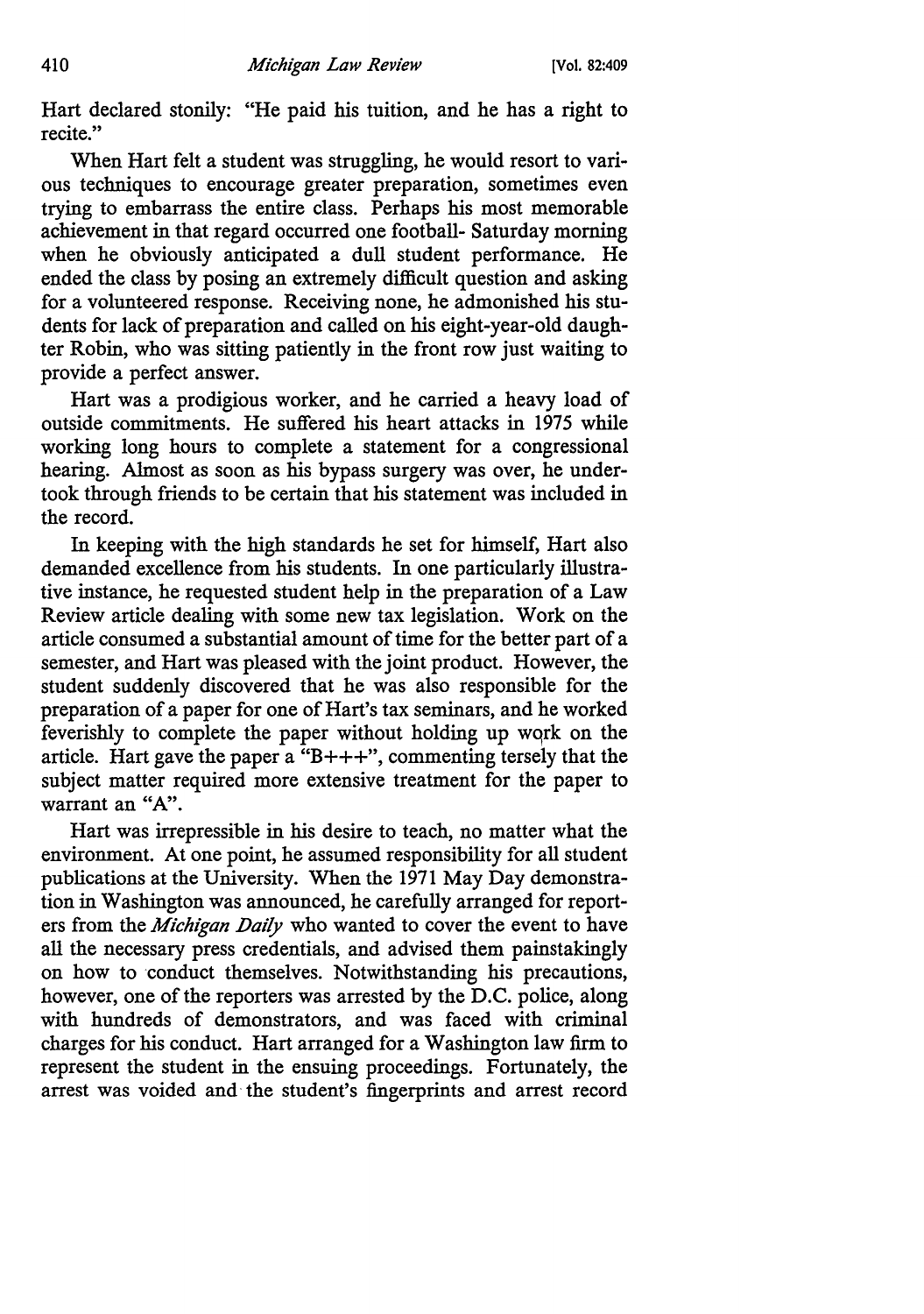were expunged from police files. When the firm declined to send a bill for its services, Hart insisted on one. He felt it was important as a matter of principle for the students to realize that there was a cost involved in securing legal representation in such matters.

In a field where some regard the discovery of a new "loophole" to be the supreme intellectual achievement, Hart was conservative. Both in the classroom and in private conversation, he made it clear that he did not subscribe to the view that taxpayers and their advisers were always entitled to test the outer limits in seeking to minimize taxes. Even if the law as written seemed to permit a given result, there were some transactions that simply did not satisfy Hart's concept of what was appropriate. His outspokenness on this subject raised some question about whether his teaching was too pro-government, but it also contributed significantly to the enormous respect and admiration that so many of his students developed for him. And for those who thought Hart may actually have been too pro-government to be effective, his success rate can be measured by the substantial number of Michigan Law School graduates who have distinguished themselves in the tax field over the years.

Although Hart was not likely to be found at a loss for words, I did see him speechless once — at the 1972 annual meeting of the Tax Section of the American Bar Association. He had made a study of the advance rulings practice of the Internal Revenue Service and was advocating certain changes in that practice. His views were rather controversial, some members of the Tax Section believing that he was too pedagogical and lacking in practical experience to understand the problems being addressed. (In fact, Hart had secured a number of tax rulings for clients in his capacity as an occasional tax consultant, and had helped to secure language favorable to the William W. Cook Trust, so important to the Law School, in the Treasury Regulations dealing with private foundations.) One of Hart's adversaries in the debate was his good friend Johnnie Walters, then the Commissioner of Internal Revenue. Hart challenged the Commissioner's position as only he could: "The Commissioner is a former student of mine, and he makes the same mistakes now that he made then." To which the Commissioner promptly replied: "The Professor is right. I was a student of his. He graded my papers then, but I grade his papers now -"." The debate was over, and Hart gracefully accepted the outcome.

Hart devoted a substantial amount of his time to public service at both the federal and state levels, and was recognized both nationally and internationally for his numerous contributions in the tax field.